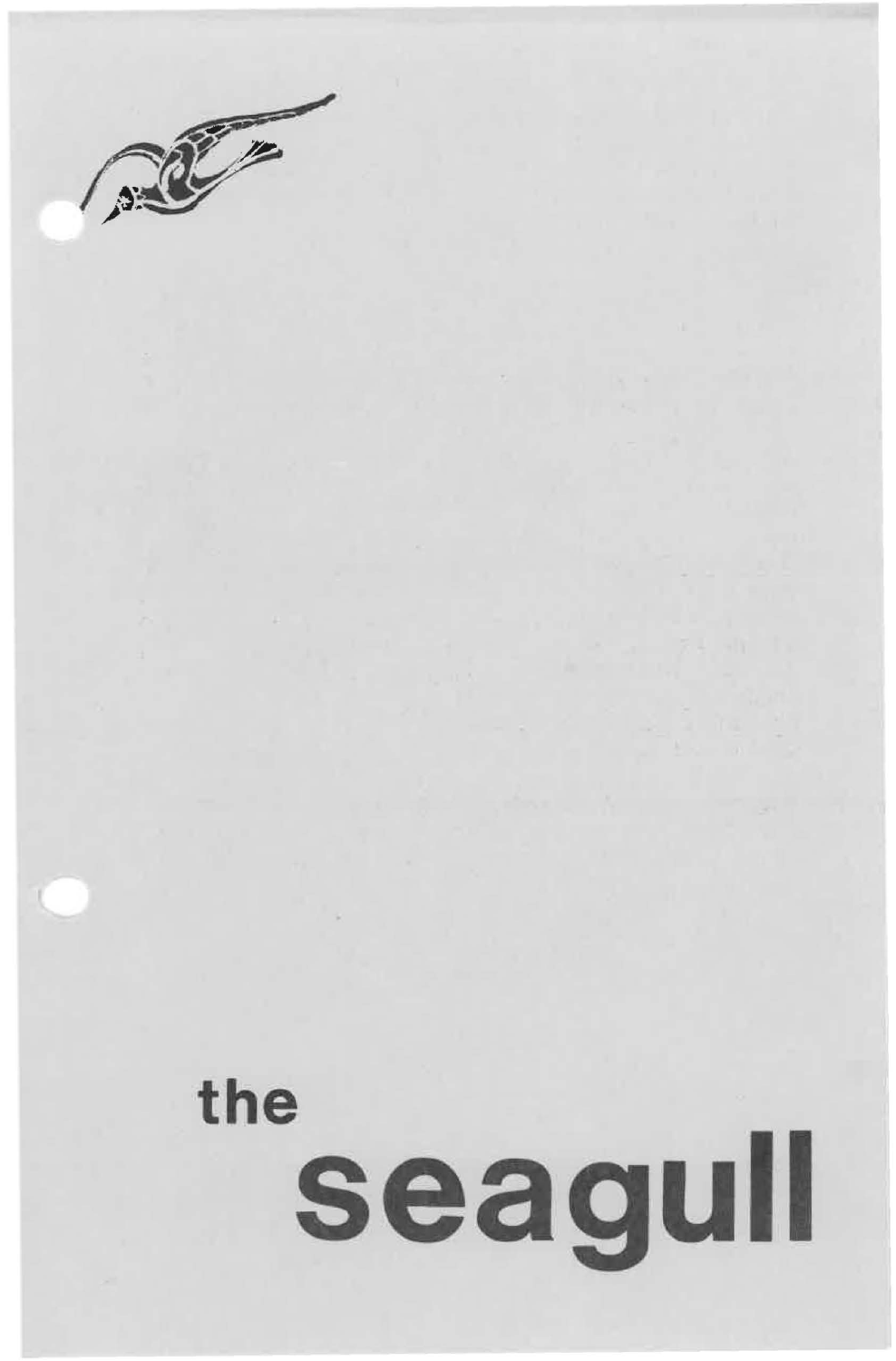Last spring on our campus there was a great deal of discussion--of'ten heated, frequently anguished- about the need for relevance in art. The deaths at Kent State and Jackson State and the incursion into Cambodia seemed to many to make trivial any art that was not aimed at righting these horrendous wrongs.

Relevance, defined so narrowly, poses problems that have been addressed by Marxist critic Ernst Fischer in a fascinating book, Art Against Ideology (London: Allen Lane, The Penguin Press, 1969). Fischer contends that arts are not ideology but **tri**umphs of reality *over* ideology. He believes that prop**agenda is** an inappropriate activity for something as complex as art and is best served by simpler means.

The Sea Gull, subjected to czarist censorship, first presented seventy-four years ago, was selected for its relevance. The young artist seeking to find himself in new forms, the conflict between human and aesthetic values, the anguish of alienated labor, are all meaningful today. It may very well be that one of this production's values is that it permits us to see some of our concerns addressed in a foreign context.

But Chekov's plays are experiential, not ideological. Perhaps the best relevance art can offer is to the human experience, not to the latest formulations a bout that experience. Shakespeare's narrow, forked beast tormented on the heath is still terrifyingly relevant.

Robert Sugarman

#### \*\*\*\*\*\*\*\*

The Sea Gull is set in Sorin's country estate. Two vears elapse between Acts Three and Four. There will be one ten minute intermission between the Second and Third Acts.

Bennington College Drama Division

### presents

## **THE SEA GULL**

by

## Anton Chekov

## Translated by Stark Young

| Irina Nicolayevna Arcadina, Madame<br>Trepleff Lisbeth Shore |
|--------------------------------------------------------------|
| Constantine Gavrilovitch Trepleff Brian Johnston             |
| Pyoter Nicolayevitch Sorin Steve Herrick                     |
| Nina Mikhailovna Zarechnia Nancy Mauro                       |
| Ilya Afanyevitch Shamreyeff William E. Kelley                |
| Paulina Andreyevna Katy Dierlam                              |
| Masha Ilyinishna Joan Poor                                   |
| Boris Alexeyevitch Trigorin Paul R. Cooper                   |
| Tygeny Sergeyevitch Dorn Peter Jon DeVries                   |
| Semyon Semyonovitch Myedvyedenko Ashley Hollister            |
| Yacov Robert Eldridge                                        |
| Cook Rock Townsend                                           |
| Housemaid Peggy Ann Vroman                                   |

Directed by Robert Sugarman Setting, Costumes and Lighting by Richard Kerry Technical Director, William E. Kelley Stage Managers, Rommy Brown, Candace F. Byers Assistant Designer, Susan Sheckler